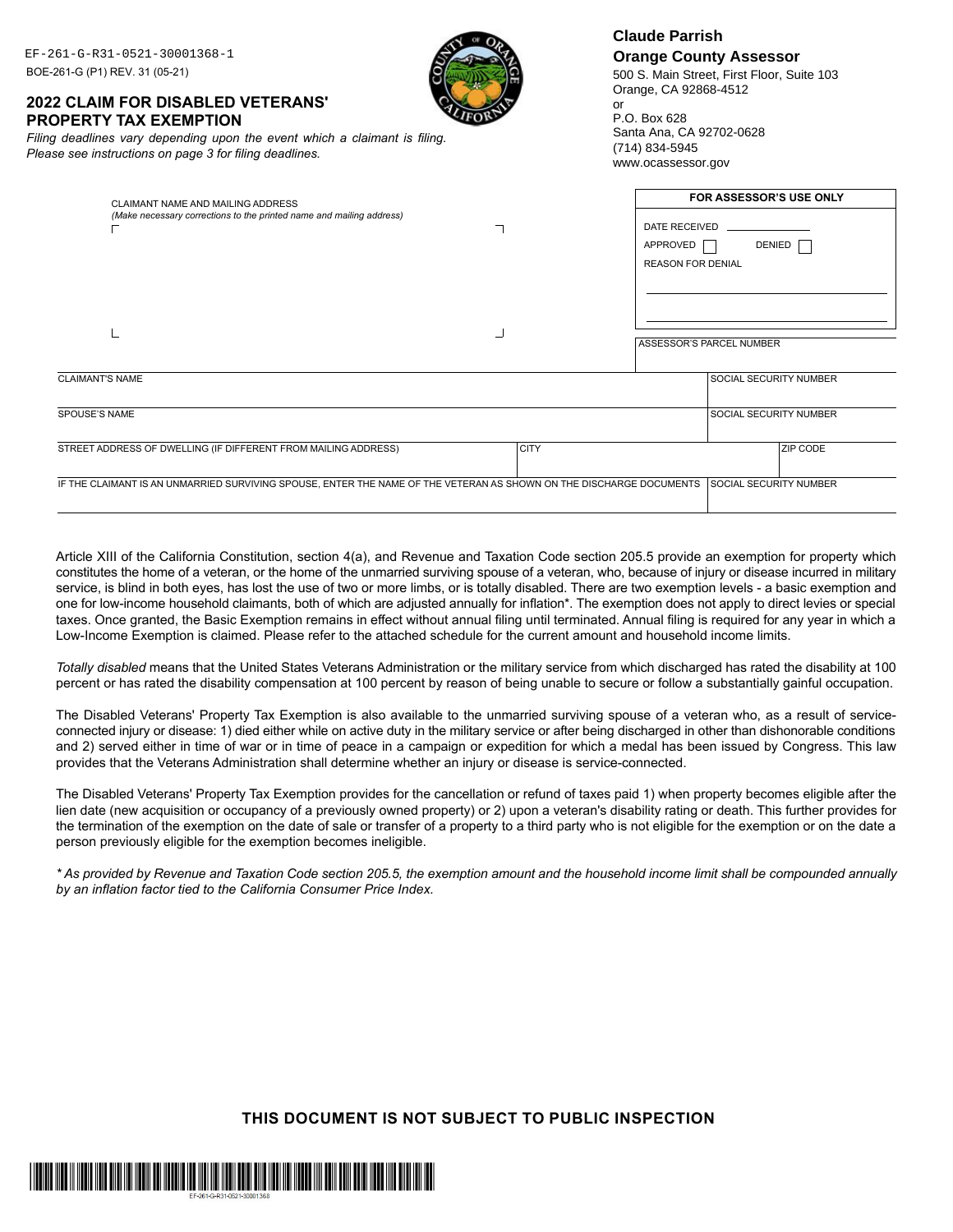BOE-261-G (P2) REV. 31 (05-21) EF-261-G-R31-0521-30001368-2

## **STATEMENTS**

#### This claim is for:

- First time claimants for the Disabled Veterans' Exemption; or
- Annual claimants for the Low-Income Exemption. Separate claims are required for each fiscal year when filing the Low-Income Exemption.

If you received the Disabled Veterans' Exemption last year and are filing this form solely to claim the Low-Income Exemption, check here and proceed directly to item 4.

|                                                                                                                                                               | b. Date you occupied or intend to occupy this property as your principal residence: ____________<br>(month/day/year)                                                                                                                                                                                                                                                                              |  |  |  |
|---------------------------------------------------------------------------------------------------------------------------------------------------------------|---------------------------------------------------------------------------------------------------------------------------------------------------------------------------------------------------------------------------------------------------------------------------------------------------------------------------------------------------------------------------------------------------|--|--|--|
|                                                                                                                                                               | c. Have you claimed the Disabled Veterans' Exemption on another residence?<br>Tes<br>The Date Moved/Sold/Transferred from the<br>other residence____________________                                                                                                                                                                                                                              |  |  |  |
|                                                                                                                                                               | If yes, see Question 1d below.                                                                                                                                                                                                                                                                                                                                                                    |  |  |  |
| d. What is the address of the home where you previously claimed the Disabled Veterans' Exemption, including the city and county where the<br>home is located? |                                                                                                                                                                                                                                                                                                                                                                                                   |  |  |  |
|                                                                                                                                                               |                                                                                                                                                                                                                                                                                                                                                                                                   |  |  |  |
|                                                                                                                                                               |                                                                                                                                                                                                                                                                                                                                                                                                   |  |  |  |
|                                                                                                                                                               | 2. a. Effective date of 100% disability or unemployability rating from the USDVA*: _________________                                                                                                                                                                                                                                                                                              |  |  |  |
|                                                                                                                                                               | b. Date of notice from USDVA* of the 100% rating (must include proof of rating):<br>*United States Department of Veterans Affairs                                                                                                                                                                                                                                                                 |  |  |  |
|                                                                                                                                                               | 3. The basis for this claim is (please check the appropriate boxes):                                                                                                                                                                                                                                                                                                                              |  |  |  |
|                                                                                                                                                               | Blind in both eyes (blind means having a visual acuity of 5/200 or less, or concentric contraction of the visual field to 5 degrees or less;<br>a.<br>proof is attached);                                                                                                                                                                                                                         |  |  |  |
|                                                                                                                                                               | Disabled because of loss of use of 2 or more limbs (loss of the use of a limb means that the limb has been amputated, or its use has<br>$b.$ $\vert$<br>been lost by reason of ankylosis, progressive muscular dystrophies, or paralysis; proof is attached);                                                                                                                                     |  |  |  |
| $c_{.}$                                                                                                                                                       | Totally disabled as a result of a service-connected $\Box$ injury or $\Box$ disease (totally disabled means that the United States Veterans<br>Administration or the military service from which discharged has rated the disability at 100 percent or has rated the disability<br>compensation at 100 percent by reason of being unable to secure or follow a substantially gainful occupation); |  |  |  |
| d. L                                                                                                                                                          | $\Box$ Unmarried surviving spouse of a deceased veteran who during their lifetime qualified for this exemption or who would have                                                                                                                                                                                                                                                                  |  |  |  |

qualified for this exemption under the laws effective on January 1, 1977 (January 1, 1979, for disease) except that the veteran died prior to January 1, 1977 (January 1, 1979, for disease). Disability: Dilindness; Dioss of use of two or more limbs; Diotal disability because of injury; or  $\Box$  total disability because of disease (check applicable box; proof of disability, copy of marriage certificate, and copy of death certificate must be submitted to the Assessor). My spouse died on:

(month/day/year)

e. Unmarried surviving spouse of a person who, as a result of service-connected injury or disease, died while on active duty in the military<br>service or after being discharged in other than dishonorable conditions (copy of service-connected, dates of service, and copy of death certificate or report of casualty must be submitted to the Assessor). My spouse died on:

(month/day/year)

4. To be completed **only** by claimants for the **Low-Income** Exemption:

Total annual household income for all persons in your household, including veterans' benefits (*see the instructions*) for prior calendar year was \$ *.* If the amount entered does not exceed the indexed low-income limit for the year you are claiming, the Low-Income-Exemption shall applly. If you entered an amount greater than the limit, or you **do not enter an amount**, the Assessor will only allow the Basic Exemption. See attached schedule for income limits

| <b>CERTIFICATION</b><br>l certify (or declare) under penalty of perjury under the laws of the State of California that the foregoing and all information hereon,<br>including any accompanying statements or documents, is true, correct and complete to the best of my knowledge and belief. |                      |  |  |  |  |
|-----------------------------------------------------------------------------------------------------------------------------------------------------------------------------------------------------------------------------------------------------------------------------------------------|----------------------|--|--|--|--|
|                                                                                                                                                                                                                                                                                               |                      |  |  |  |  |
|                                                                                                                                                                                                                                                                                               |                      |  |  |  |  |
| TELEPHONE NO. (8 A.M. - 5 P.M.)                                                                                                                                                                                                                                                               | <b>EMAIL ADDRESS</b> |  |  |  |  |
|                                                                                                                                                                                                                                                                                               |                      |  |  |  |  |
| EF-261-G-R31-0521-30001368                                                                                                                                                                                                                                                                    |                      |  |  |  |  |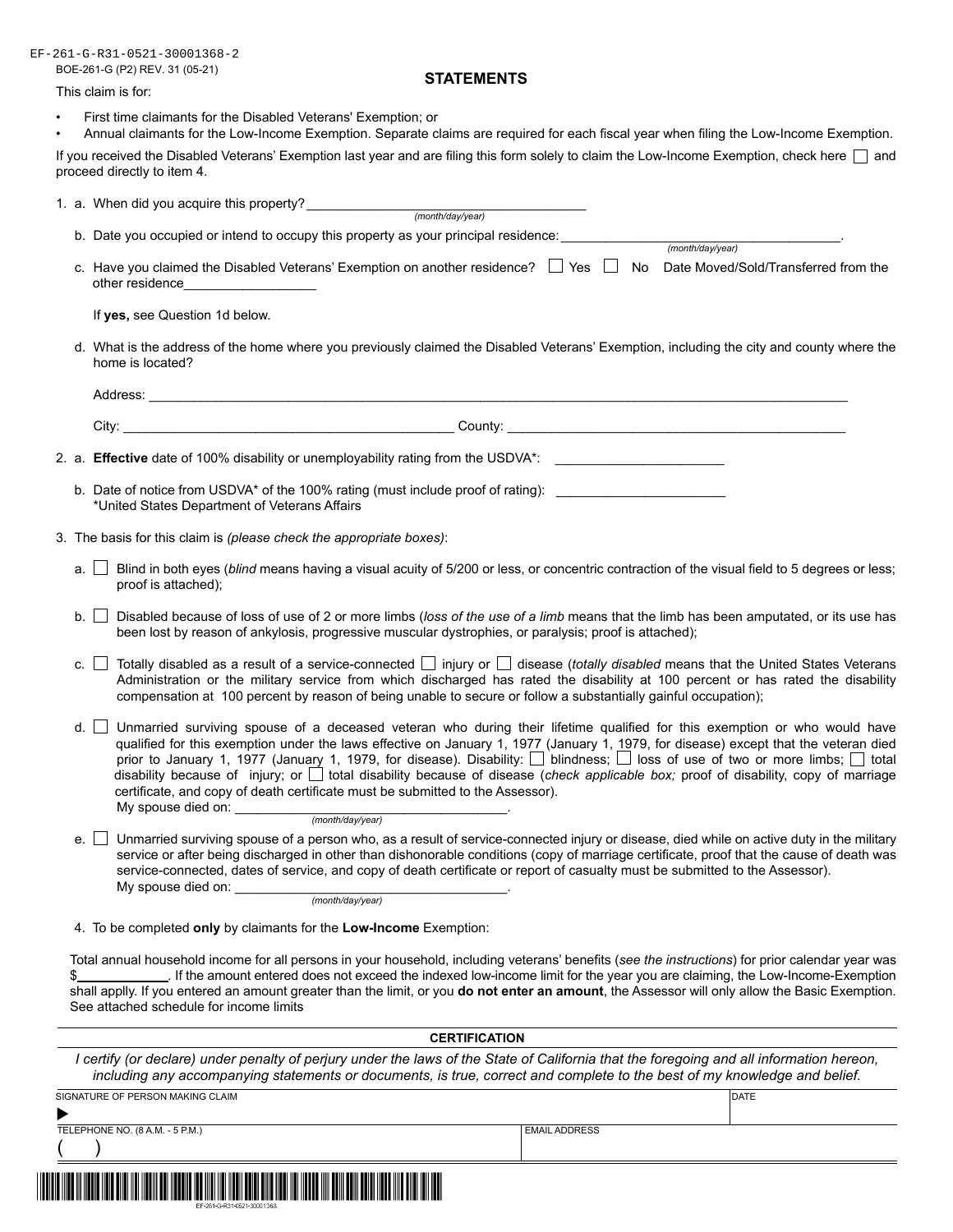EF-261-G-R31-0521-30001368-3

BOE-261-G (P3) REV. 31 (05-21)

## **GENERAL INFORMATION**

There are a number of alternatives by which a Disabled Veterans' Property Tax Exemption may be granted:

**Alternative 1:** The exemption is available to an eligible owner or the veteran spouse of an owner of a dwelling that is occupied as the principal place of residence for the veteran as of: **a)** 12:01 a.m. January 1 each year; **b)** the date of the veteran's qualifying disability or compensation rating from the USDVA; **c)** the date residency is established at a property already owned by the qualifying claimant; or **d)** the date the veteran died as a result of a service connected injury or disease where the unmarried surviving spouse is the claimant.

**Alternative 2:** The exemption is available to an eligible owner or veteran spouse of the owner of a dwelling subject to supplemental assessment(s) resulting from a change in ownership or completion of new construction on or after January 1, provided:

- (a) The owner or the owner's veteran spouse occupies or intends to occupy the property as their principal place of residence within 90 days after the change in ownership or completion of construction, **and**
- (b) The property is **not** already receiving the Disabled Veterans' Exemption or another property tax exemption of greater value. If the property received an exemption of **lesser** value on the current roll, the difference in the amount between the two exemptions shall be applied to the supplemental assessment.
- (c) The owner does not own other property which is currently receiving the Disabled Veterans' Exemption.

Exemption under Alternative 2 will apply to the supplemental assessment(s), if any, and any remaining exemption amount may be applied toward the regular assessment.

**Effective date:** The Disabled Veteran's Exemption applies beginning on: 1) the effective date, as determined by the USDVA, of a disability rating that qualifies the claimant for the exemption, or 2) the date the claimant purchases and/or moves into a qualified property, or 3) the date of a qualified veteran's death where the unmarried surviving spouse is the claimant.

To obtain the exemption, the claimant must be an owner or co-owner, a veteran spouse of an owner, a purchaser named in a contract of sale, or a shareholder in a corporation where the rights of shareholding entitle the claimant to possession of a home owned by the corporation. The dwelling may be any place of residence subject to property tax; a single-family residence, a structure containing more than one dwelling unit, a condominium or unit in a cooperative housing project, a houseboat, a manufactured home (mobilehome), land you own on which you live in a state-licensed trailer or manufactured home (mobilehome), whether leased or owned, and the cabana for such a trailer or manufactured home (mobilehome). A dwelling does not qualify for the exemption if it is, or is intended to be, rented, vacant and unoccupied, or the vacation or secondary home of the claimant.

**If the Disabled Veterans' Exemption is granted and the property later becomes ineligible for the exemption, you are responsible for notifying the Assessor of that fact immediately.** You will be sent a notice on or shortly after January 1 each year to ascertain whether you have retained your eligibility. Section 279.5 of the Revenue and Taxation Code provides for a penalty of 25 percent of the escape assessment added for failure to notify the Assessor when the property is no longer eligible for the exemption. To avoid the penalty, you must notify the Assessor by the following June 30.

**Once granted, the Basic Exemption remains in effect until terminated. Annual filing is required where the Low Income Exemption is claimed. Once terminated, a new claim form must be obtained from and filed with the Assessor to regain eligibility.**

### **DEADLINES FOR TIMELY FILINGS**

**Alternative 1a:** The full exemption is available to the Low-Income Exemption claimant if the filing is made by 5 p.m. on February 15 of each year. If a claim for the Low-Income exemption is filed after that time but by 5 p.m. on December 10, 90 percent of the exemption is available. For claims filed after that time, 85 percent of the exemption is available.

If a late filed claim is made for the Low-Income Exemption, subsequent to a timely filed claim for the Basic Exemption, a claimant shall qualify for 90 percent or 85 percent of the additional exemption amount, depending upon the filing date: (\$150,000 - \$100,000 = \$50,000 x 90% = \$45,000 additional exemption amount allowed.)

**Alternatives 1b, 1c, and 1d:** The full exemption is available, prorated to the date of eligibility, if the filing is made on or before January 1 of the year next following the year in which 1) the disability rating was received, or 2) residency is established on a property already owned by the claimant, or 3) the veteran died due to a service-connected injury or disease, or 90 days after any such event, whichever is later. Thereafter, if an appropriate application for exemption is filed, 85 percent of the exemption available shall be allowed, subject to an eight-year statute of limitations.

**Alternative 2:** A full exemption (up to the amount of the supplemental assessment, if any) is available if the filing is made by 5 p.m. on the 30th day following the notice of supplemental assessment. Ninety percent of the exemption available shall be allowed, if a claim is filed after the 30th day following the date of the notice of supplemental assessment, but on or before the date on which the first installment of taxes on the supplemental tax bill becomes delinquent. Thereafter, if an appropriate claim is filed, 85 percent of the exemption shall be allowed subject to an eight-year statute of limitations. If no supplemental notice is received, the claim must be filed on or before the January 1 following the date in which the property was purchased.

### **INSTRUCTIONS**

If your name is printed on the form, make sure that it is correct and complete. Change the printed address if it is incorrect. If you are the unmarried surviving spouse of a veteran, enter the veteran's name as shown on the discharge documents; if you are using your maiden name or a surname other than the deceased veteran's name, attach an explanation.

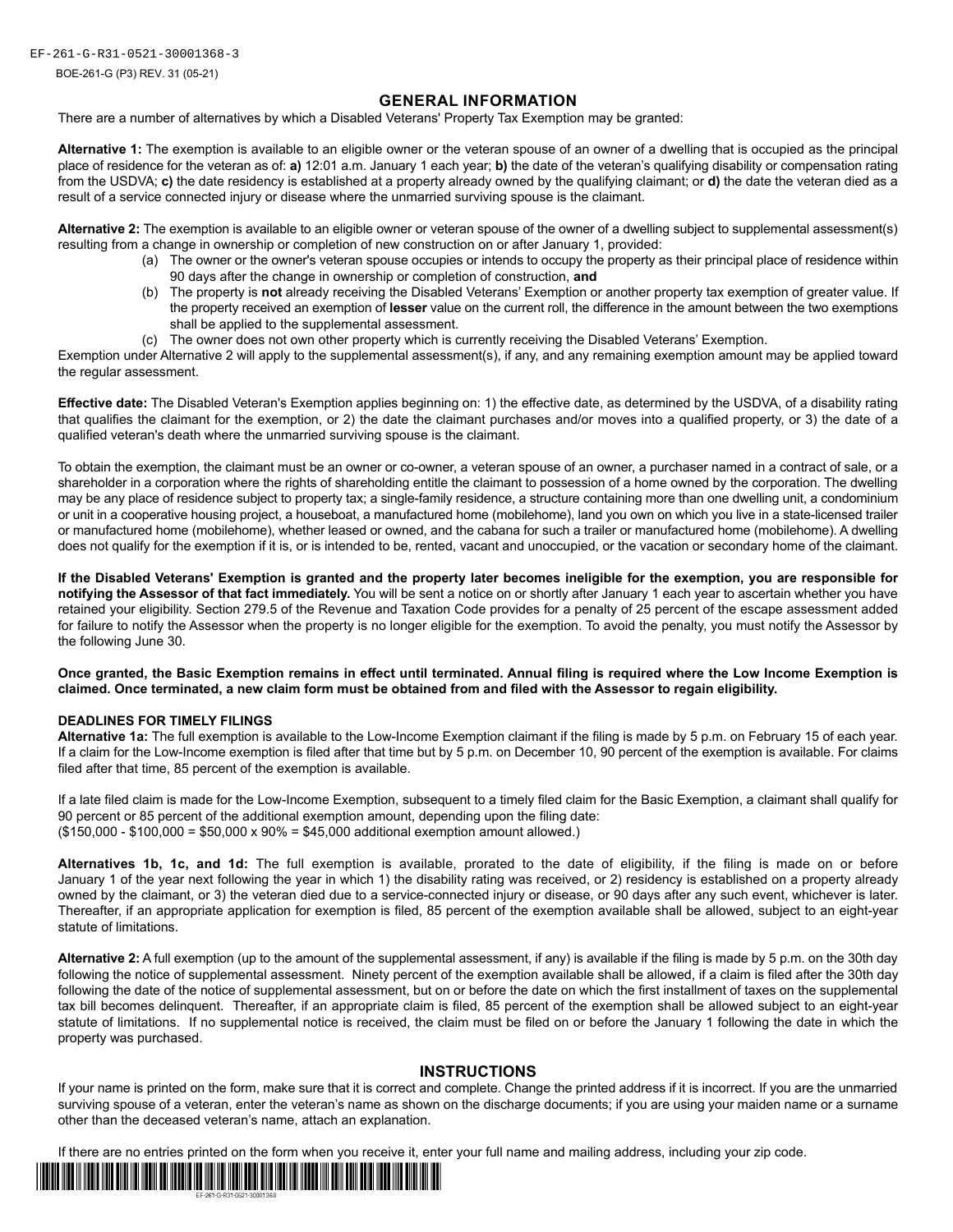BOE-261-G (P4) REV. 31 (05-21) EF-261-G-R31-0521-30001368-4

> LOCATION OF THE DWELLING. If the parcel number or the legal description of the property and the address of the dwelling are printed on the form, check to see that they are printed correctly and correct them if they are not. These entries identify the dwelling on which you claim the exemption.

If the dwelling has no street address, so state. Do not enter a post office box number for the address of the dwelling.

## **INSTRUCTIONS FOR STATEMENTS**

- Item 1. Please answer the applicable questions. The Assessor will allow the proper exemption(s).
- Item 2. Please answer the applicable questions.
- Item 3. A veteran must check one of the boxes (a), (b), or (c). An unmarried surviving spouse must check either box (d) or box (e); if box (d) is checked, the surviving spouse must also check the box indicating the disability of the deceased veteran. Proof of disability must be attached to the claim. If original documents are forwarded to the Assessor, the Assessor will make a copy and return the originals to you. The unmarried surviving spouse must include both a marriage certificate and proof of the deceased veteran's disability.
- Item 4. If you are claiming the Low-Income Exemption, compute your household income as determined below and enter the net household income *(total of A less total of B)* on item 4 of the claim.

#### **Household Income (section 20504)**

*Household income* means all income received by all persons of a household while members of such household. Include only the income of persons who were members of the household during the calendar year prior to the year of this claim (if the claim is for 2012, the income would be for the calendar year 2011.)

The term *household* includes the claimant and all other persons, except bona fide renters, minors, or students.

A. Household income includes:

(Upon request, you will be required to provide a list showing your household income.

- (1) Wages, salaries, tips, and other employee compensation.
- (2) Social Security, including the amount deducted for Medi-Care premiums.
- (3) Railroad retirement.
- (4) Interest and dividends.
- (5) Pensions, annuities and disability retirement payments.
- (6) SSI/SSP (Supplemental Security Income/State Supplemental Plan), AB (Aid to the Blind), ATD (Aid to Totally Disabled), AFDC (Aid to Families with Dependent Children), and APSB (Aid to the Potentially Self-Supporting Blind).
- (7) Rental income (or loss).
- (8) Net income (or loss) from a business.
- (9) Income (or loss) from the sale of capital assets.
- (10) Life insurance proceeds that exceed expenses.
- (11) Veterans benefits received from the Veterans Administration.
- (12) Gifts and inheritances in excess of \$300, except between members of the household.
- (13) Unemployment insurance benefits.
- (14) Workers compensation for temporary disability (not for permanent disability).
- (15) Amounts contributed on behalf of the claimant to a tax sheltered or deferred compensation plan (also a deduction), see (c) below.
- (16) Sick leave payments.
- (17) Nontaxable gain from the sale of a residence.
- (18) Income received by all other household members while they lived in the claimant's home during the last calendar year except a minor, student, or renter.
- B. Adjustments to Income

Section 17072 of the Revenue and Taxation Code provides for an *adjusted gross income,* which means, in the case of an individual, gross income minus the following deductions:

- (a) Forfeited interest penalty.
- (b) Alimony paid.
- (c) Individual retirement arrangement, Keogh (HR 10), Simplified Employee Plan (SEP), or SIMPLE plans.
- (d) Employee business expenses.
- (e) Moving expenses and deductions of expenses (already taken) for the production of income (or loss) reported in Items 7 (rental), 8 (business), and 9 (sale of capital assets) included in *income.*
- (f) Student loan interest.
- (g) Medical savings account.